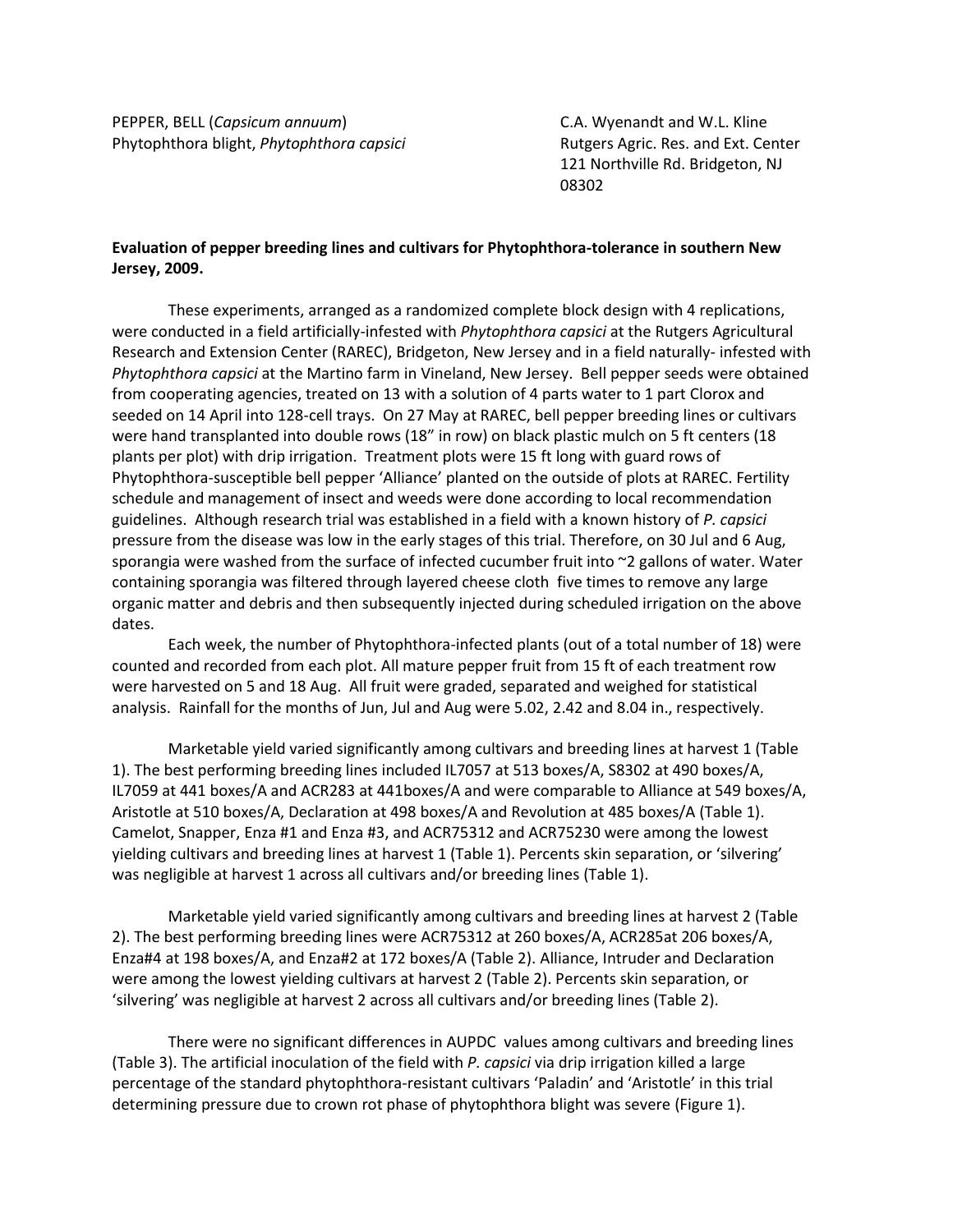Table 1. Number and weight of good fruit, fruit with silvering, and marketable fruit and boxes/A at harvest 1 in southern New Jersey in 2009.

|                        |       | Good Fruit <sup>2</sup> |      | Fruit with Silvering <sup>y</sup> | Marketable <sup>x</sup> |       |                      |
|------------------------|-------|-------------------------|------|-----------------------------------|-------------------------|-------|----------------------|
| Cultivar/Breeding Line | No.   | Wt.                     | No.  | Wt.                               | No.                     | Wt.   | Boxes/A <sup>w</sup> |
| Alliance               | 69.25 | 27.89                   | 0.00 | 0.00                              | 66.00                   | 26.51 | 549.03               |
| IL 7057                | 58.50 | 24.62                   | 0.25 | 0.17                              | 58.75                   | 24.78 | 513.35               |
| Aristotle (X3R)        | 64.25 | 24.42                   | 0.75 | 0.21                              | 65.00                   | 24.63 | 510.14               |
| Declaration            | 59.75 | 24.01                   | 0.00 | 0.00                              | 59.75                   | 24.01 | 498.28               |
| 0992-8302              | 57.50 | 23.68                   | 0.00 | 0.00                              | 57.75                   | 23.68 | 490.46               |
| Revolution             | 50.50 | 23.45                   | 0.00 | 0.00                              | 50.50                   | 23.45 | 485.80               |
| IL 7059                | 61.25 | 22.33                   | 0.00 | 0.00                              | 61.25                   | 22.33 | 462.50               |
| <b>ACR 283</b>         | 51.00 | 20.41                   | 2.00 | 0.92                              | 53.00                   | 21.33 | 441.84               |
| Enza #4                | 63.25 | 21.17                   | 0.00 | 0.00                              | 63.25                   | 21.17 | 438.57               |
| 0996-7922A             | 57.25 | 20.88                   | 0.00 | 0.00                              | 57.25                   | 20.88 | 432.57               |
| Paladin                | 61.25 | 20.66                   | 0.00 | 0.00                              | 61.25                   | 20.66 | 428.01               |
| 0994-1819              | 49.25 | 20.52                   | 0.00 | 0.00                              | 49.25                   | 20.52 | 425.16               |
| Enza #2                | 53.25 | 20.29                   | 0.00 | 0.00                              | 53.25                   | 20.29 | 420.34               |
| Intruder               | 48.25 | 19.51                   | 0.25 | 0.09                              | 48.50                   | 19.59 | 405.95               |
| <b>ACR 285</b>         | 55.00 | 18.64                   | 0.00 | 0.00                              | 55.00                   | 18.64 | 386.01               |
| ACR 75229              | 52.75 | 17.77                   | 0.00 | 0.00                              | 52.75                   | 17.77 | 368.88               |
| Enza #1                | 45.75 | 17.62                   | 0.00 | 0.00                              | 45.75                   | 17.62 | 364.88               |
| Enza #3                | 48.25 | 16.38                   | 0.00 | 0.00                              | 48.25                   | 16.38 | 339.20               |
| Snapper                | 40.75 | 15.56                   | 0.00 | 0.00                              | 40.75                   | 15.56 | 322.31               |
| ACR 75312              | 43.00 | 14.17                   | 0.00 | 0.00                              | 43.00                   | 14.17 | 293.52               |
| ACR 75230              | 40.25 | 13.01                   | 0.00 | 0.00                              | 40.25                   | 13.06 | 270.43               |
| Camelot                | 38.00 | 12.99                   | 0.00 | 0.00                              | 38.00                   | 12.99 | 268.98               |
| <b>LSD</b>             | 18.22 | 7.15                    | 1.29 | 0.58                              | 18.59                   | 7.32  | 151.72               |

<sup>z</sup> Number and weight (in lbs/15 ft plot) of harvested good fruit which equals all marketable extra-large, large and medium size fruit without 'silvering'.

 $y$  Number and weight (in lbs/15 ft plot) of fruit with visible 'silvering' on surface.

x Number and weight (in lbs/15 ft plot) of marketable fruit which includes all good and fruit with silvering. w Average number of 28 lb. boxes/acre.

Means within a column followed by the same letter are not statistically different from each other, Fisher's Protected LSD (*P* = 0.05).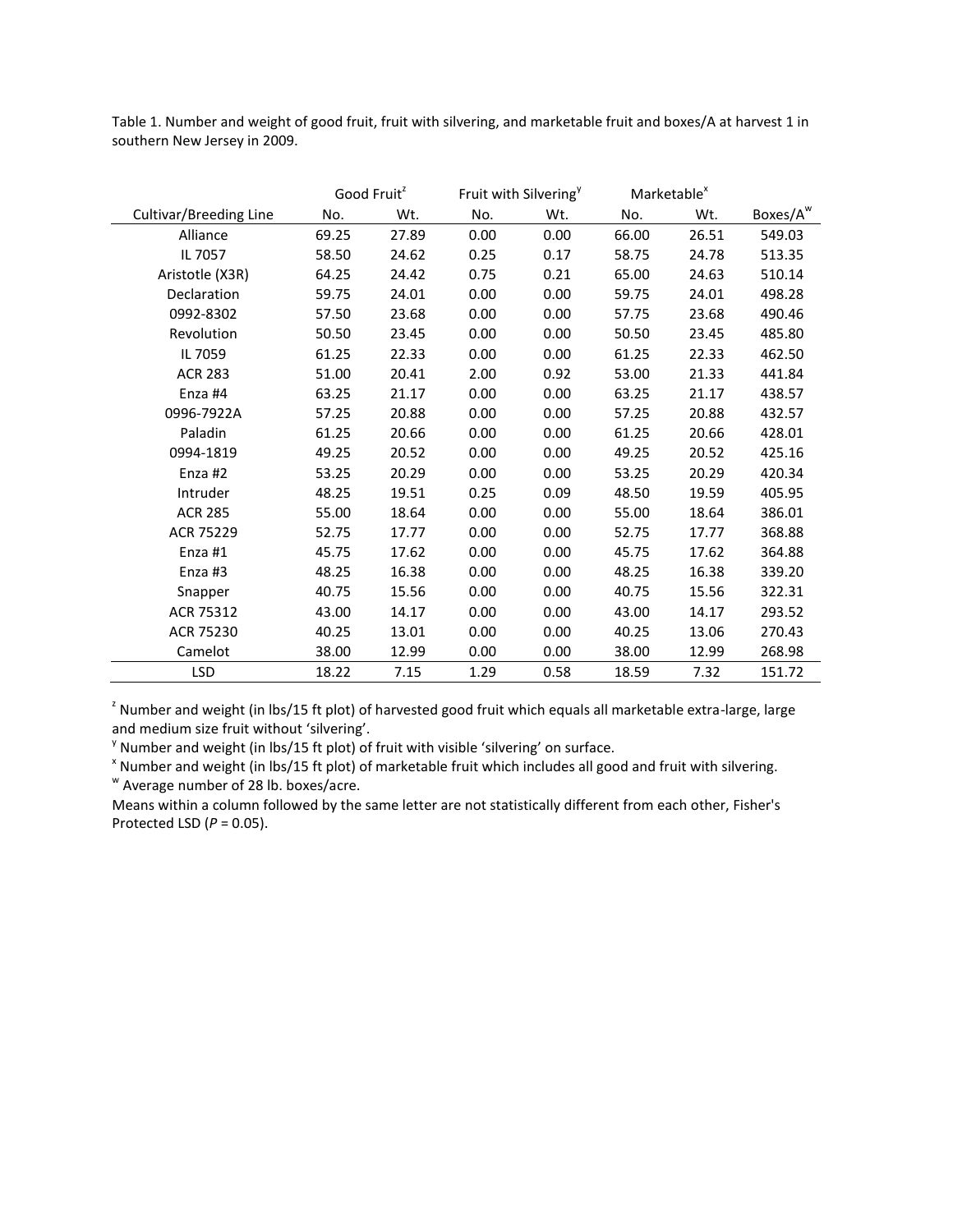Table 2. Number and weight of good fruit, fruit with silvering, and marketable fruit and boxes/A at harvest 2 in southern New Jersey in 2009.

|                        |       | Good Fruit |      | Fruit with Silvering | Marketable |       |         |
|------------------------|-------|------------|------|----------------------|------------|-------|---------|
| Cultivar/Breeding Line | No.   | Wt.        | No.  | Wt.                  | No.        | Wt.   | Boxes/A |
| Aristotle (X3R)        | 32.75 | 12.56      | 0.25 | 0.03                 | 33.00      | 12.59 | 260.84  |
| ACR 75312              | 34.25 | 12.09      | 0.00 | 0.00                 | 34.25      | 12.09 | 250.38  |
| <b>ACR 285</b>         | 29.00 | 9.57       | 2.00 | 0.38                 | 31.00      | 9.94  | 206.00  |
| Enza #4                | 27.25 | 9.60       | 0.00 | 0.00                 | 27.25      | 9.60  | 198.91  |
| Enza #2                | 24.50 | 8.24       | 0.75 | 0.07                 | 25.25      | 8.31  | 172.08  |
| Snapper                | 19.75 | 7.39       | 0.25 | 0.09                 | 20.00      | 7.48  | 154.84  |
| Camelot                | 19.00 | 6.82       | 0.00 | 0.00                 | 19.00      | 6.82  | 141.27  |
| 0992-8302              | 16.25 | 6.49       | 0.00 | 0.00                 | 16.25      | 6.49  | 134.33  |
| 0994-1819              | 16.50 | 6.43       | 0.25 | 0.03                 | 16.75      | 6.46  | 133.71  |
| IL 7059                | 16.00 | 6.14       | 0.00 | 0.00                 | 16.00      | 6.14  | 127.24  |
| Paladin                | 17.00 | 5.85       | 0.75 | 0.06                 | 17.75      | 5.91  | 122.32  |
| Enza #3                | 18.25 | 5.77       | 0.00 | 0.00                 | 18.25      | 5.77  | 119.42  |
| Enza #1                | 16.25 | 5.51       | 0.00 | 0.00                 | 16.25      | 5.51  | 114.24  |
| Revolution             | 11.25 | 4.31       | 0.00 | 0.00                 | 11.25      | 4.31  | 89.18   |
| ACR 75229              | 15.25 | 4.23       | 0.00 | 0.00                 | 15.25      | 4.23  | 87.67   |
| 0996-7922A             | 10.00 | 4.03       | 0.00 | 0.00                 | 10.00      | 4.03  | 83.38   |
| <b>ACR 283</b>         | 11.00 | 3.89       | 0.00 | 0.00                 | 11.00      | 3.89  | 80.48   |
| Alliance               | 10.50 | 3.72       | 0.00 | 0.00                 | 10.50      | 3.72  | 77.06   |
| IL 7057                | 8.50  | 2.56       | 0.00 | 0.00                 | 8.50       | 2.56  | 53.03   |
| ACR 75230              | 10.00 | 2.37       | 0.00 | 0.00                 | 10.00      | 2.37  | 48.99   |
| Intruder               | 7.00  | 2.19       | 0.25 | 0.03                 | 7.25       | 2.21  | 45.83   |
| Declaration            | 6.25  | 2.03       | 0.00 | 0.00                 | 6.25       | 2.03  | 42.00   |
| <b>LSD</b>             | 19.49 | 7.24       | 0.92 | 0.14                 | 19.39      | 7.26  | 150.47  |

<sup>z</sup> Number and weight (in lbs/15 ft plot) of harvested good fruit which equals all marketable extra-large, large and medium size fruit without 'silvering'.

<sup>y</sup> Number and weight (in lbs/15 ft plot) of fruit with visible 'silvering' on surface.

x Number and weight (in lbs/15 ft plot) of marketable fruit which includes all good and fruit with silvering. w Average number of 28 lb. boxes/acre.

Means within a column followed by the same letter are not statistically different from each other, Fisher's Protected LSD (*P* = 0.05).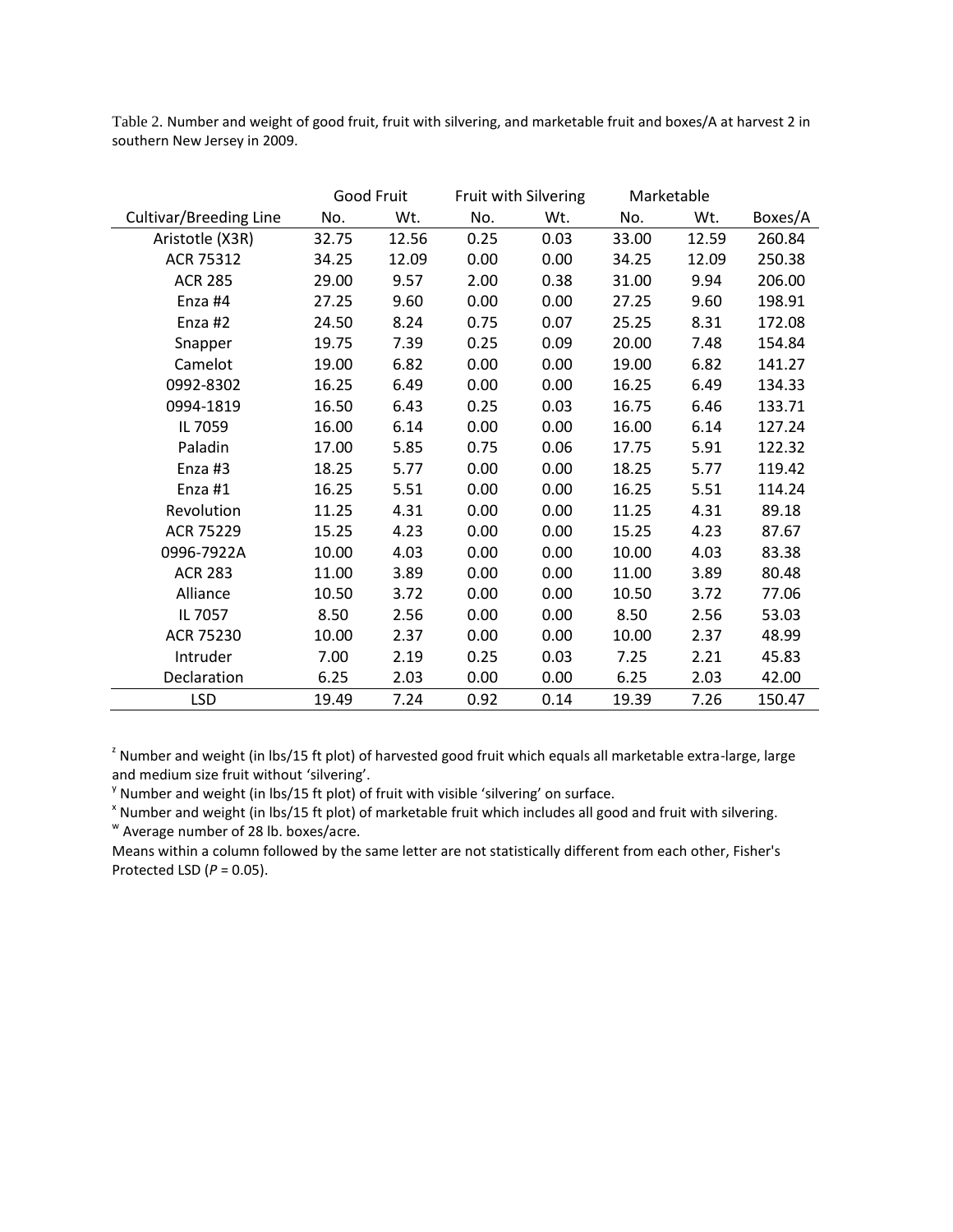| Cultivar/            |               |          |           |           |        |            |       | $13 -$ | $20 -$    | $27 -$    |           |           | $16 -$    | $24 -$ | $30 -$ |                    |
|----------------------|---------------|----------|-----------|-----------|--------|------------|-------|--------|-----------|-----------|-----------|-----------|-----------|--------|--------|--------------------|
| <b>Breeding Line</b> | Company       | $1$ -Jul | 8-Jul     | $15$ -Jul | 24-Jul | $31 -$ Jul | 7-Aug | Aug    | Aug       | Aug       | 3-Sep     | 9-Sep     | Sep       | Sep    | Sep    | <b>AUDPC Value</b> |
| Alliance             | Harris Moran  | 0.00     | 0.00      | 0.00      | 0.00   | 0.00       | 20.00 | 28.00  | 56.00     | 77.00     | 86.00     | 82.00     | 100.00    | 100.00 | 100.00 | 3626.72            |
| Aristotle X3R        | Seminis       | 1.00     | 2.00      | 0.00      | 0.00   | 0.00       | 0.00  | 4.00   | 24.00     | 42.00     | 61.00     | 85.00     | 100.00    | 100.00 | 100.00 | 2872.32            |
| Camelot X3R          | <b>Stokes</b> | 0.00     | 0.00      | 0.00      | 0.00   | 0.00       | 47.00 | 29.00  | 42.00     | 75.00     | 86.00     | 97.00     | 100.00    | 100.00 | 100.00 | 3799.45            |
| Revolution           | Harris Moran  | 0.00     | 0.00      | 0.00      | 0.00   | 0.00       | 0.00  | 11.00  | 50.00     | 60.00     | 77.00     | 86.00     | 97.00     | 97.00  | 99.00  | 3232.86            |
| Paladin              | Syngenta      | 2.00     | 2.00      | 2.00      | 2.00   | 2.00       | 24.00 | 25.00  | 54.00     | 47.00     | 58.00     | 65.00     | 77.00     | 79.00  | 83.00  | 3033.39            |
| Declaration          | Harris Moran  | 0.00     | 0.00      | 0.00      | 0.00   | 0.00       | 0.00  | 28.00  | 58.00     | 70.00     | 76.00     | 88.00     | 96.00     | 97.00  | 99.00  | 3335.19            |
| Entruder             | Syngenta      | 1.00     | 0.00      | 0.00      | 0.00   | 0.00       | 0.00  | 24.00  | 40.00     | 61.00     | 72.00     | 74.00     | 90.00     | 93.00  | 95.00  | 3091.20            |
| Snapper              | Enza Zaden    | 0.00     | 0.00      | 0.00      | 0.00   | 0.00       | 18.00 | 40.00  | 60.00     | 68.00     | 71.00     | 79.00     | 96.00     | 97.00  | 100.00 | 3470.63            |
| 0994-1819            | Seminis       | 0.00     | 0.00      | 0.00      | 0.00   | 0.00       | 0.00  | 27.00  | 51.00     | 64.00     | 81.00     | 89.00     | 100.00    | 100.00 | 100.00 | 3401.63            |
| 0992-8302            | Seminis       | 0.00     | 0.00      | 0.00      | 0.00   | 0.00       | 0.00  | 10.00  | 35.00     | 74.00     | 92.00     | 99.00     | 100.00    | 100.00 | 100.00 | 3462.89            |
| 0996-7922A           | Seminis       | 0.00     | 0.00      | 0.00      | 0.00   | 0.00       | 0.00  | 34.00  | 64.00     | 79.00     | 83.00     | 75.00     | 100.00    | 100.00 | 100.00 | 3623.96            |
| <b>ACR 283</b>       | A&C           | 0.00     | 0.00      | 0.00      | 0.00   | 0.00       | 14.00 | 29.00  | 43.00     | 51.00     | 57.00     | 68.00     | 86.00     | 92.00  | 95.00  | 3063.46            |
| <b>ACR 285</b>       | A&C           | 0.00     | 2.00      | 2.00      | 2.00   | 2.00       | 2.00  | 10.00  | 31.00     | 54.00     | 58.00     | 75.00     | 98.00     | 98.00  | 97.00  | 3032.70            |
| ACR 75312            | A&C           | 0.00     | 0.00      | 0.00      | 0.00   | 0.00       | 18.00 | 27.00  | 32.00     | 49.00     | 78.00     | 93.00     | 97.00     | 99.00  | 100.00 | 3286.80            |
| ACR 75229            | A&C           | 0.00     | 0.00      | 0.00      | 0.00   | 0.00       | 18.00 | 25.00  | 60.00     | 76.00     | 88.00     | 97.00     | 100.00    | 100.00 | 100.00 | 3716.10            |
| ACR 75230            | A&C           | 2.00     | 2.00      | 2.00      | 2.00   | 2.00       | 18.00 | 36.00  | 64.00     | 75.00     | 82.00     | 82.00     | 93.00     | 96.00  | 100.00 | 3729.83            |
| Enza#1               | Enza Zaden    | 2.00     | 2.00      | 2.00      | 2.00   | 2.00       | 22.00 | 33.00  | 54.00     | 70.00     | 75.00     | 77.00     | 93.00     | 97.00  | 96.00  | 3584.10            |
| Enza#2               | Enza Zaden    | 0.00     | 0.00      | 0.00      | 0.00   | 0.00       | 27.00 | 27.00  | 35.00     | 62.00     | 81.00     | 99.00     | 100.00    | 100.00 | 100.00 | 3591.68            |
| Enza#3               | Enza Zaden    | 0.00     | 0.00      | 0.00      | 0.00   | 0.00       | 24.00 | 40.00  | 61.00     | 77.00     | 96.00     | 100.00    | 100.00    | 100.00 | 100.00 | 3910.90            |
| Enza#4               | Enza Zaden    | 0.00     | 0.00      | 0.00      | 0.00   | 0.00       | 0.00  | 18.00  | 39.00     | 49.00     | 57.00     | 78.00     | 93.00     | 97.00  | 97.00  | 2988.37            |
| IL 7057              | Harris Moran  | 0.00     | 2.00      | 3.00      | 3.00   | 3.00       | 0.00  | 29.00  | 58.00     | 78.00     | 93.00     | 100.00    | 100.00    | 100.00 | 100.00 | 3963.02            |
| IL 7059              | Harris Moran  | 0.00     | 0.00      | 0.00      | 0.00   | 0.00       | 0.00  | 22.00  | 42.00     | 52.00     | 61.00     | 71.00     | 88.00     | 88.00  | 90.00  | 2887.44            |
|                      | <b>LSD</b>    | 1.3      | <b>NS</b> | 2.5       | 2.5    | 2.5        | 40.4  | 35.7   | <b>NS</b> | <b>NS</b> | <b>NS</b> | <b>NS</b> | <b>NS</b> | 12.7   | 9.7    | <b>NS</b>          |

Table 3. Cultivar or breeding line, company name and the percentage of plants killed by *P. capsici* by rating date and AUDPC values at RAREC in 2009.